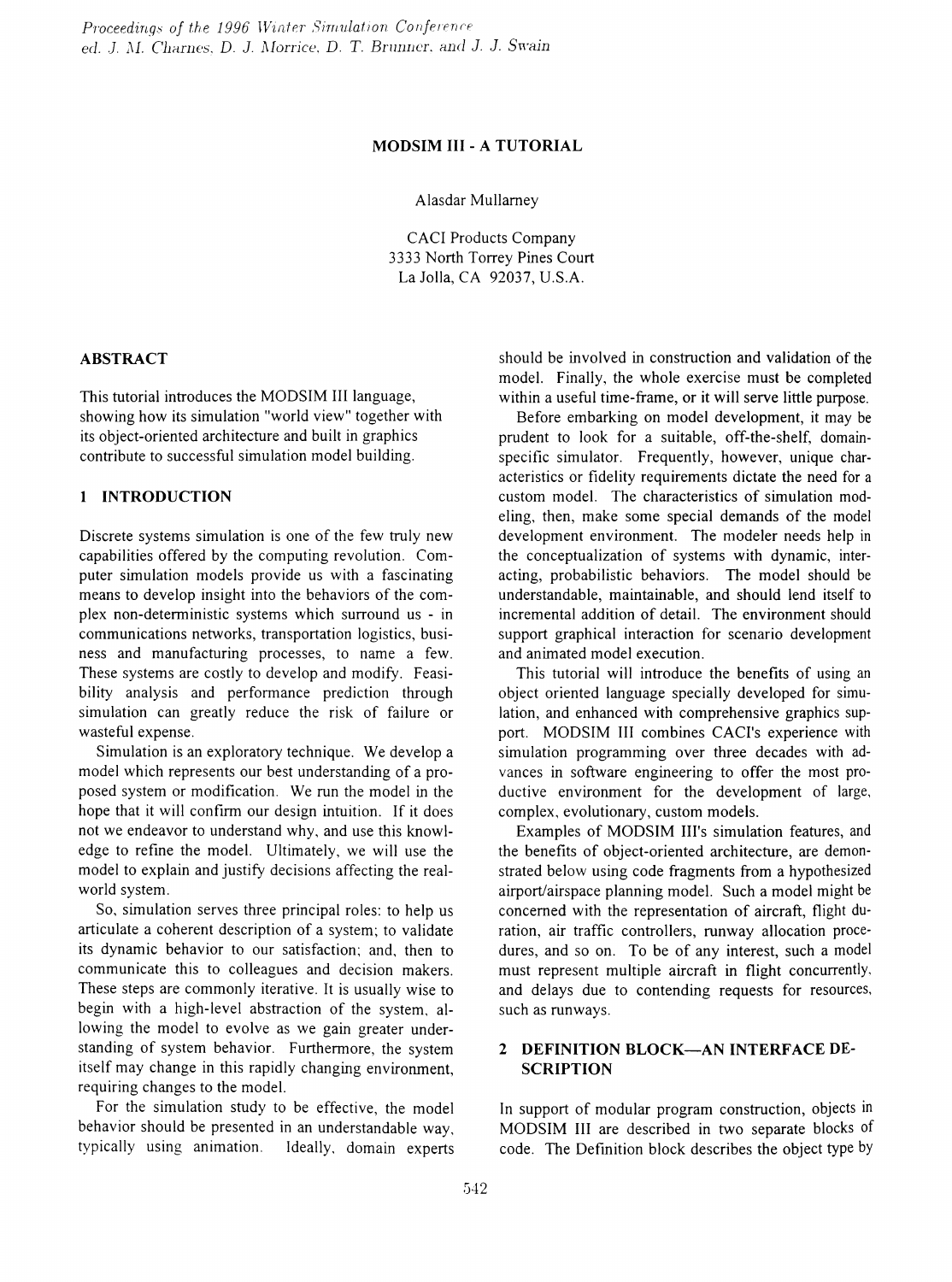declaring its variables and methods. This is the object description as it will be referred to by other objects in the simulation, and it provides the formal interface specification. An example of a Defmition block for an aircraft object is shown below.

 $A \text{ircraft} = \text{OBIECT}$ ; BestCruise: INTEGER; InFlight : BOOLEAN; ASK METHOD SetCruise (IN speed:INTEGER); TELL METHOD Fly (IN distance:INTEGER); END OBJECT;

The Defmition block for an aircraft object declares the variables and methods that aircraft objects use in the simulation model. The information the aircraft knows is contained in its variables. In this simple case, the aircraft is responsible for the management of two variables, which represent its state:

\* BestCruise - the optimal speed to cruise at for given conditions

\* InFlight - whether or not the aircraft is actually in flight.

## 3 IMPLEMENTATION BLOCK-WHAT THE METHODS DO

The aircraft behaviors are described in its methods. These methods are named in the object description provided by the Definition block. The logic of what they do and how they affect the state variables of the object are described in the Implementation block, shown below:

OBJECT AircraftObj;

ASK METHOD SetCruise (IN speed:INTEGER); BEGIN BestCruise := speed; END METHOD;

TELL METHOD Fly (IN distance:INTEGER); BEGIN  $In Flight := TRUE$ WAIT DURATION distance/BestCruise; END WAIT;  $In Flight := FALSE;$ OUTPUT ("Arrived Safely at", SimTime); END METHOD;

END OBJECT;

The behaviors that objects can perform are the methods described in the Implementation block. In this case the aircraft is capable of the behaviors described in the following two methods:

\* ASK METHOD SetCruise - When the aircraft is requested to perform this behavior, it registers the new value for its optimal cruising speed, instantaneously, that is, simulation time does not elapse.

\* TELL METHOD Fly - When requested to perform this behavior, the aircraft calculates the required flight time to cover this distance at its cruising speed. This particular activity then pauses in execution until this period of time has elapsed within the simulation model, before completing the remainder of the behavior - in this case printing a notification that it has arrived safely. Unlike ASK methods, TELL methods are used to describe behaviors that elapse simulation time. While this method is paused, waiting for time to pass, other methods of other objects may be executing.

A key benefit of using MODSIM III in building complex simulations is the easy modeling of these behaviors. In a large model, many objects will have behaviors that must take account of the passage of time. Often, these behaviors will be concurrent, or overlapping in time. For example, our model will want to represent multiple "instances" of the aircraft object type. These instances can be created as needed; each can be given its own identifier, has its own state variables and can execute its methods as requested.

For a simple example of concurrent behaviors, let's look at how an aircraft dispatcher in our model might order two aircraft to fly to different destinations:

ASK JumboJet TO SetCruise(600); TELL JumboJet TO Fly(3000);

ASK Biplane TO SetCruise(100); TELL Biplane TO Fly(200) IN 1.0;

Using TELL methods, the flight times of both the JumboJet and Biplane aircraft can be modeled concurrently.

In this example, the aircraft object named JumboJet will elapse 5 hours flying a distance of 3000 miles at 600 mph. One hour after the JumboJet takes off (... IN 1.0), the Biplane aircraft will take off and fly 200 miles at 100 mph. It will complete its flight two hours before the JumboJet arrives at its destination. MODSIM III is responsible for sequencing the execution of the methods of both object instances, including the pauses to repre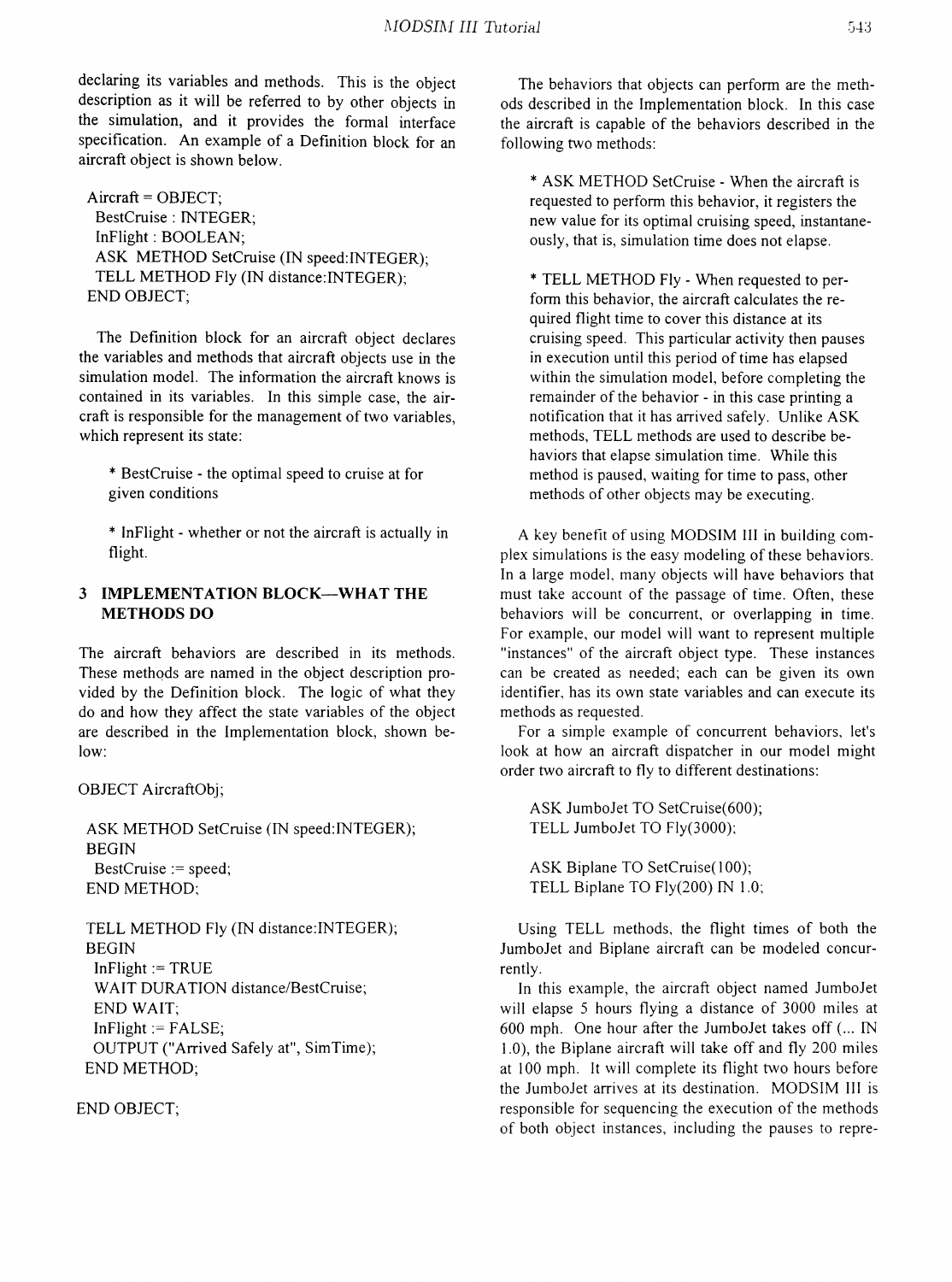sent the flight times, so that the events of taking off and landing are played out in the correct order in the model. ASKing the object does not elapse any simulation time.

## 4 TIMING AND INTERACTION

Besides executing concurrently, time elapsing behaviors may interact. To make the model more realistic, we want to consider the effect of changing the cruising speed of an aircraft while it is in flight - perhaps in response to a change in weather conditions. Such a change invalidates the original computation of flight time, and a new arrival time must be determined based on the new cruising speed and the distance remaining. Let's look at how the logic, or implementation, of the methods of our aircraft objects can be refmed to incorporate this modified behavior. The method which is responsible for registering a change in cruising speed can INTERRUPT the time-elapsing method, Fly, if appropriate. On recognition of this INTERRUPT, the remaining time to WAIT is reevaluated. To see the changes that we've made, compare this code with the original Implementation block for the aircraft object, presented earlier.

OBJECT AircraftObj;

ASK METHOD SetCruise (IN speed:INTEGER); BEGIN BestCruise := speed; IF InFlight INTERRUPT SELF Fly; END IF; END METHOD;

TELL METHOD Fly (IN distance:INTEGER); BEGIN  $In Flight := TRUE;$ WHILE distance  $> 0.0$ speed := BestCruise; start := SimTime; WAIT DURATION distance/BestCruise; ON INTERRUPT elapsed := SimTime-start; distance := distance-(elapsed\*speed); END WAIT; END WHILE;  $InFlight := FALSE;$ OUTPUT ("Arrived Safely at", SimTime); END METHOD;

The aircraft's cruise speed can now be changed while in flight - the arrival time will be recomputed each time this occurs.

Look at how the Fly method describes the entire flight from take off to landing, allowing multiple speed change events, in a logical activity description. Contrast this with multiple, disconnected, event sub-routines in a conventional programming language which does not support the concept of time-elapsing behaviors.

Because MODSIM III provides you with a rich set of features to manage the complex scheduling, interaction and synchronizing of time-elapsing behaviors, you get increased readability and consistency in your models, factors that translate directly to increased productivity and maintainability.

Unlike making calls on a subroutine library, MOD-SIM III understands the meaning of these simulation features. Thus it can diagnose inadvertent misuse early for example, WAIT statements are not allowed in ASK methods that are always instantaneous. Not only does such checking save time in building and running a model, but it can help avoid debugging subtle logic errors in simulations with complex interactions.

These specialized features for modeling concurrent and interacting behaviors distinguish MODS1M III as a simulation model development tool. In addition, MOD-SIM III includes a rich collection of simulation building block objects. These library objects are designed to fulfill many common simulation modeling requirements. MODSIM III uses the power of object oriented software architecture to allow these pre-built library objects to be readily adapted to special needs.

Consider contention for resources, an issue which is at the heart of many discrete system simulations. Specific allocation policies are a basis for common behavior. Objects incur delays in competing for resources; they queue for resources on some priority basis; they may choose to abandon requests after a time-out interval. Every simulation model will want to report to some degree on measurements of resource utilization, waiting time statistics, and so on.

MODSIM III provides a prebuilt Resource object as one of many objects in its simulation support libraries. In our airport model, for example, runways are clearly a resource. We could use an instance of ResourceObj taken directly from MODSIM Ill's library to model runway allocation, enqueueing and dequeueing the aircraft on a frrst-come-frrst-served basis, and recording statistics.

We need to make one important change, however. To avoid the danger of wake turbulence effects, it is important that a light aircraft not use a runway immediately following a large aircraft; it should delay a short time to allow wake vortices in the air to dissipate. This is where inheritance comes in. It allows us to describe a Runway object in terms of the existing ResourceObj provided by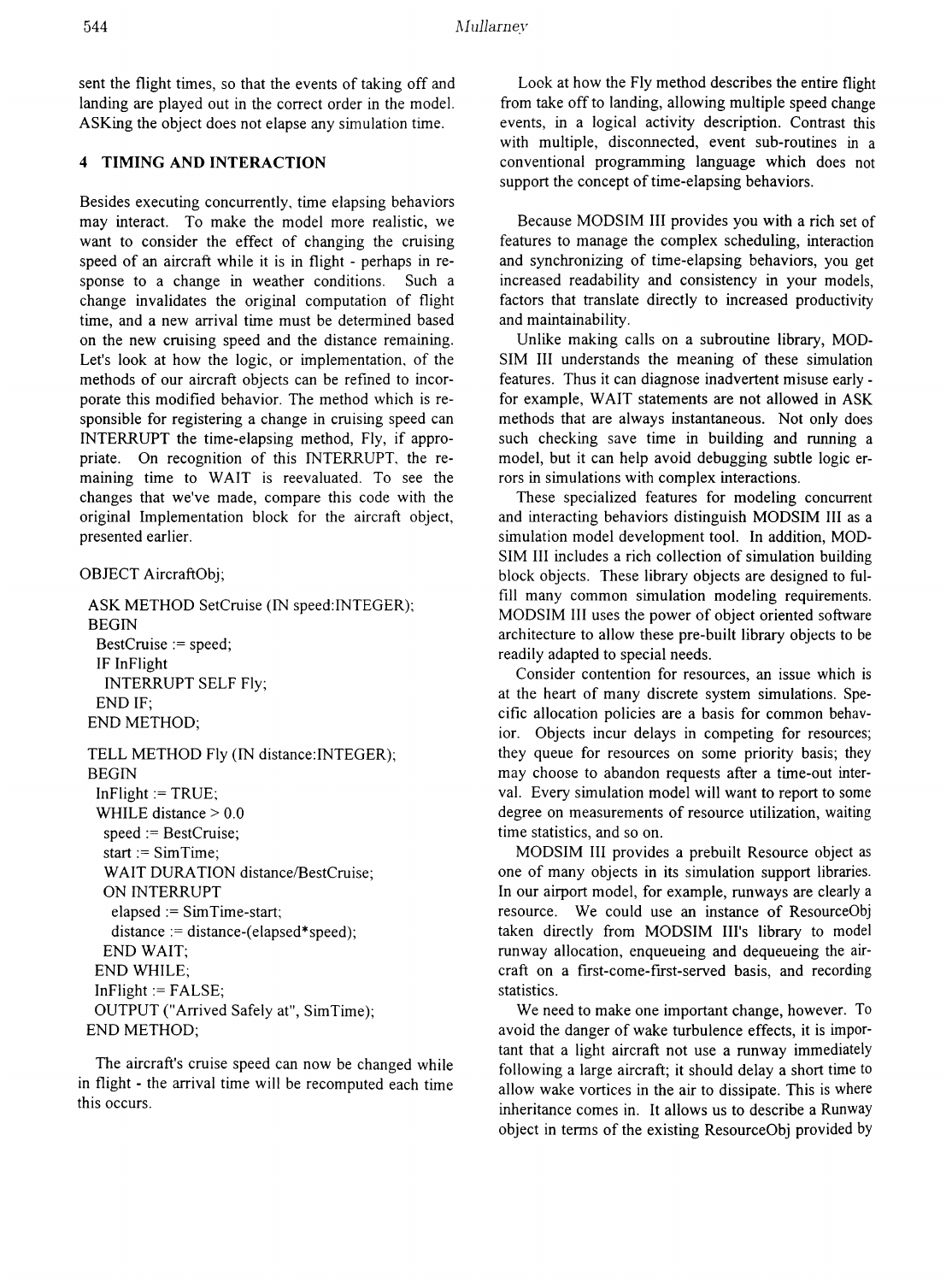MODSIM III. We only need to specify the differences between the new RunwayObj and ResourceObj.

Inheritance is one of the chief benefits of object oriented software construction, and the basis for providing libraries of useful objects which can be readily adapted to specialized needs.

In the example below, we have imported a resource management object from the MODSIM III library, defined an enumerated variable called AircraftCategory and show the Definition block for Runway. By declaring our Runway object to be derived from the librarysupplied resource management object, it inherits all the built-in capabilities for enqueueing requests and maintaining utilization statistics. The Give method is declared as overridden, meaning that a different implementation, for just this method, will be substituted in the Implementation block (not shown). The Runway object also has an extra variable to 'remember' the last aircraft type. Our specialized implementation logic can now be designed to impose appropriate delays before giving the runway to aircraft of different categories.

FROM ResMod IMPORT ResourceObj; TYPE  $AircraftCategory = (Light, Heavy);$ Runway = OBJECT(ResourceObj); lastuse : AircraftCategory; OVERRIDE TELL METHOD Give(IN number : INTEGER); END OBJECT;  $\ddotsc$ 

The Runway object, derived from MODSIM Ill's resource management object has been customized to meet special modeling requirements.

Inheritance provides a disciplined way to selectively modify and extend object characteristics. As a specification mechanism, it maintains a clear distinction between those properties which continue to be available unchanged, and those enhancements designed to meet special needs - this is very valuable as software evolves through versions and upgrades.

New object types, derived through inheritance from existing objects, continue to conform to common interfaces, but incorporate additional capability. This is an excellent match to the evolutionary nature of successful simulation models; with increasing understanding of the system comes a desire to add details in areas of special focus.

The reuse of libraries of pre-built objects holds out the promise of real productivity gains in software development. Without a means to adapt such objects to special needs, this promise is rarely fulfilled. The extensibility offered by inheritance, coupled with the modular separation of interface defmitions from actual implementation code are the mechanisms needed to support practical reuse of object libraries.

Object orientation offers other benefits to model development. The controlled access to object data structures through the object methods is just what is needed to build robust objects which can be the basis of reuse. Look back at the modified aircraft object implementation: any request to change the aircraft speed can now ensure a reevaluation of the flight time-which is faithful to the way things happen in the real world.

Taken together, support for object modeling concepts, along with concurrent time based behaviors, are what make MODSIM III an effective simulation productivity tool.

### 5 GRAPHICS AND SIMULATION

Through inheritance, the objects in your simulation can acquire a rich set of graphical properties and behaviors. You can use this to provide an interactive, graphically managed model that speeds up analyses and produces easy-to-understand results. Adding graphics is easy. You use a graphical editor to configure the appearance of icons, menus, dialog boxes and presentation charts. Minimal code then connects these to the entities and variables in the model. Adding graphics can enhance the appeal of a model in three principal areas:

### 5.1 Graphical Scenario Layout

Interactive graphical editing lets you defme a scenario to simulate by selecting icons from the palette, positioning them on the screen, and configuring parameters through dialog boxes.

#### 5.2 Dynamic Analysis

With a scenario on the screen, you can begin the simulation and see an animated picture of the system under study. In addition, you can study plots that are drawn while the simulation is running. You can pan and zoom on areas of special interest. These results, shown dynamically, will suggest alternatives that can be tried immediately. Interacting with the model in this way increases understanding of the system under study and speeds your analysis. Often errors that may have otherwise been difficult to find, will be obvious. Dynamic analysis contrasts sharply with the old iterative approach to simulation, where the following steps were repeated: prepare data, simulate, examine results, modify data, simulate, ...